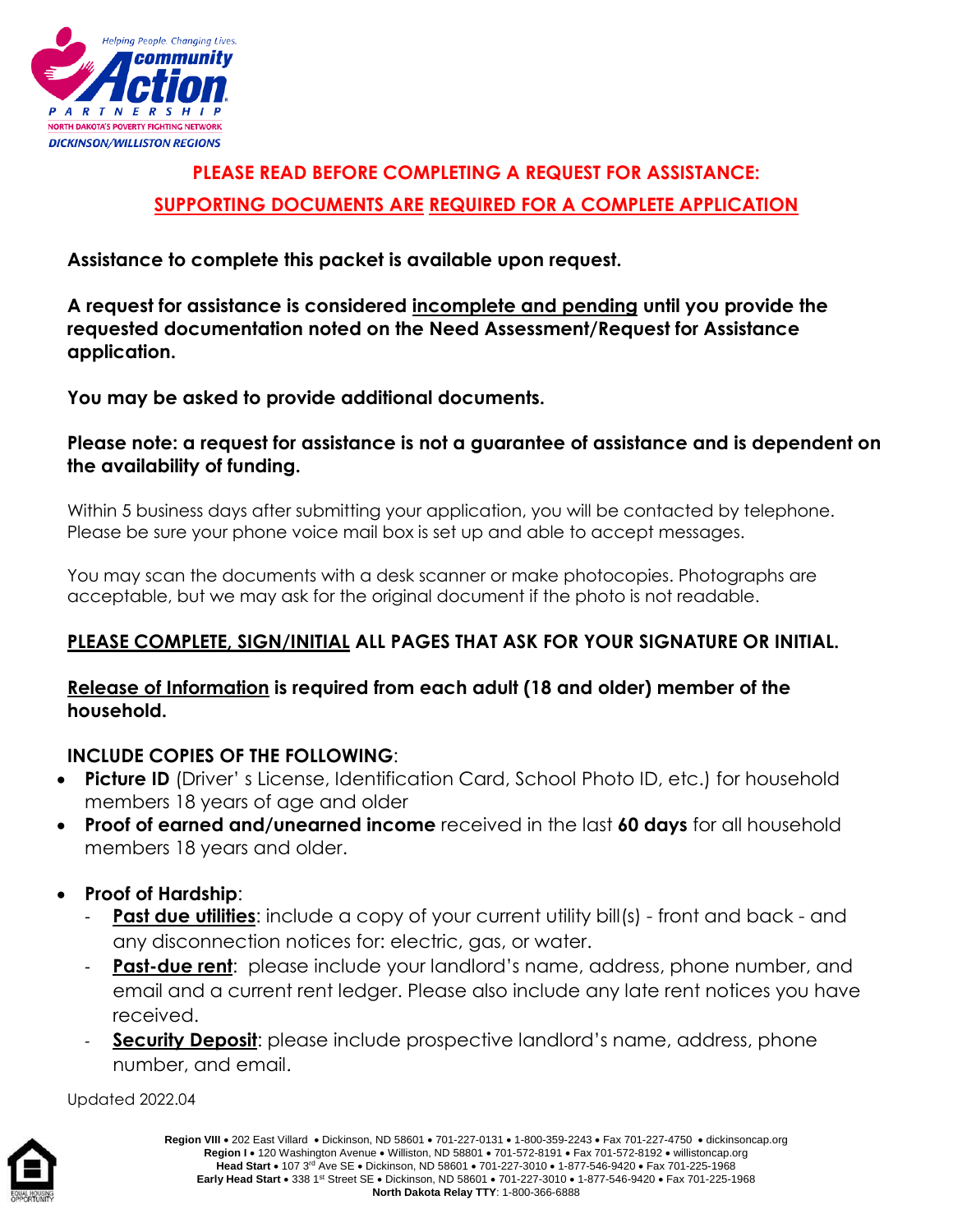

**Need Assessment/Request for Assistance**

| Name:  | Phone Number: |
|--------|---------------|
| Email: |               |

## **A REQUEST FOR ASSISTANCE DOES NOT GUARANTEE APPROVAL. INCOMPLETE APPLICATIONS CANNOT BE PROCESSED AND WILL BE RETURNED.**

|                               | <b>RENT/ SECURITY DEPOSIT</b>                                                                                                                                                                                                        |                       | Yes      | Nο                 |
|-------------------------------|--------------------------------------------------------------------------------------------------------------------------------------------------------------------------------------------------------------------------------------|-----------------------|----------|--------------------|
|                               | 1. Are you requesting assistance for a security deposit?                                                                                                                                                                             |                       |          |                    |
|                               | Amount of security deposit requested:                                                                                                                                                                                                |                       |          |                    |
|                               | 2. Are you requesting assistance with rent?                                                                                                                                                                                          |                       | Yes      | No                 |
| a.                            | What is your monthly rent payment? _____ Number of bedrooms:                                                                                                                                                                         |                       |          |                    |
|                               | 3. Past due rent owed? Include copy of current rent ledger.                                                                                                                                                                          |                       | Yes      | <b>No</b>          |
|                               | a. How many months behind are you? ____ b. How much do you owe?                                                                                                                                                                      |                       |          |                    |
|                               | 4. Are you being evicted?                                                                                                                                                                                                            |                       | Yes      | <b>No</b>          |
|                               | 5. Did you receive written 3-Day Notice to Evict or eviction hearing summons? Include<br>copy of notice or court summons.                                                                                                            |                       | Yes      | No                 |
|                               | 6. Do you have a written lease?                                                                                                                                                                                                      |                       | Yes      | No                 |
| $\alpha$ .                    | Landlord Name: Name and Name and Name and Name and Name and Name and Name and Name and Name and Name and Name and Name and Name and Name and Name and Name and Name and Name and Name and Name and Name and Name and Name and        |                       |          |                    |
| b.                            | Phone Number: <u>contract and the contract of the contract of the contract of the contract of the contract of the contract of the contract of the contract of the contract of the contract of the contract of the contract of th</u> |                       |          |                    |
| C.                            |                                                                                                                                                                                                                                      |                       |          |                    |
| d.                            | Landlord email: the contract of the contract of the contract of the contract of the contract of the contract of the contract of the contract of the contract of the contract of the contract of the contract of the contract o       |                       |          |                    |
| e.                            | Is this your primary residence?                                                                                                                                                                                                      |                       | Yes      | <b>No</b>          |
|                               | 7. Have you applied for North Dakota Rent Help (NDRH)?                                                                                                                                                                               |                       | Yes      | <b>No</b>          |
| a.                            | Status of application:                                                                                                                                                                                                               | Denied                | Approved | Pending            |
|                               | NDRH APPLICATION NUMBER: NDRH APPLICATION                                                                                                                                                                                            |                       |          |                    |
| <b>UTILITIES/WATER BILLS:</b> |                                                                                                                                                                                                                                      |                       |          |                    |
|                               | 8. Are you requesting assistance with utilities?                                                                                                                                                                                     |                       | Yes      | <b>No</b>          |
|                               | 9. Are your utilities past due? Include copy of current bill.                                                                                                                                                                        |                       | Yes      | No                 |
| a.                            | How many months behind are you?                                                                                                                                                                                                      |                       |          |                    |
| Utility Company/              |                                                                                                                                                                                                                                      | <b>Account Number</b> |          | <b>Amount Owed</b> |
|                               | <b>Water Bill Information</b>                                                                                                                                                                                                        |                       |          |                    |
|                               |                                                                                                                                                                                                                                      |                       |          |                    |
|                               |                                                                                                                                                                                                                                      |                       |          |                    |

**1 |** P a g e **Continued on Page 2** Created: 06.2020 Revised: 2022.04

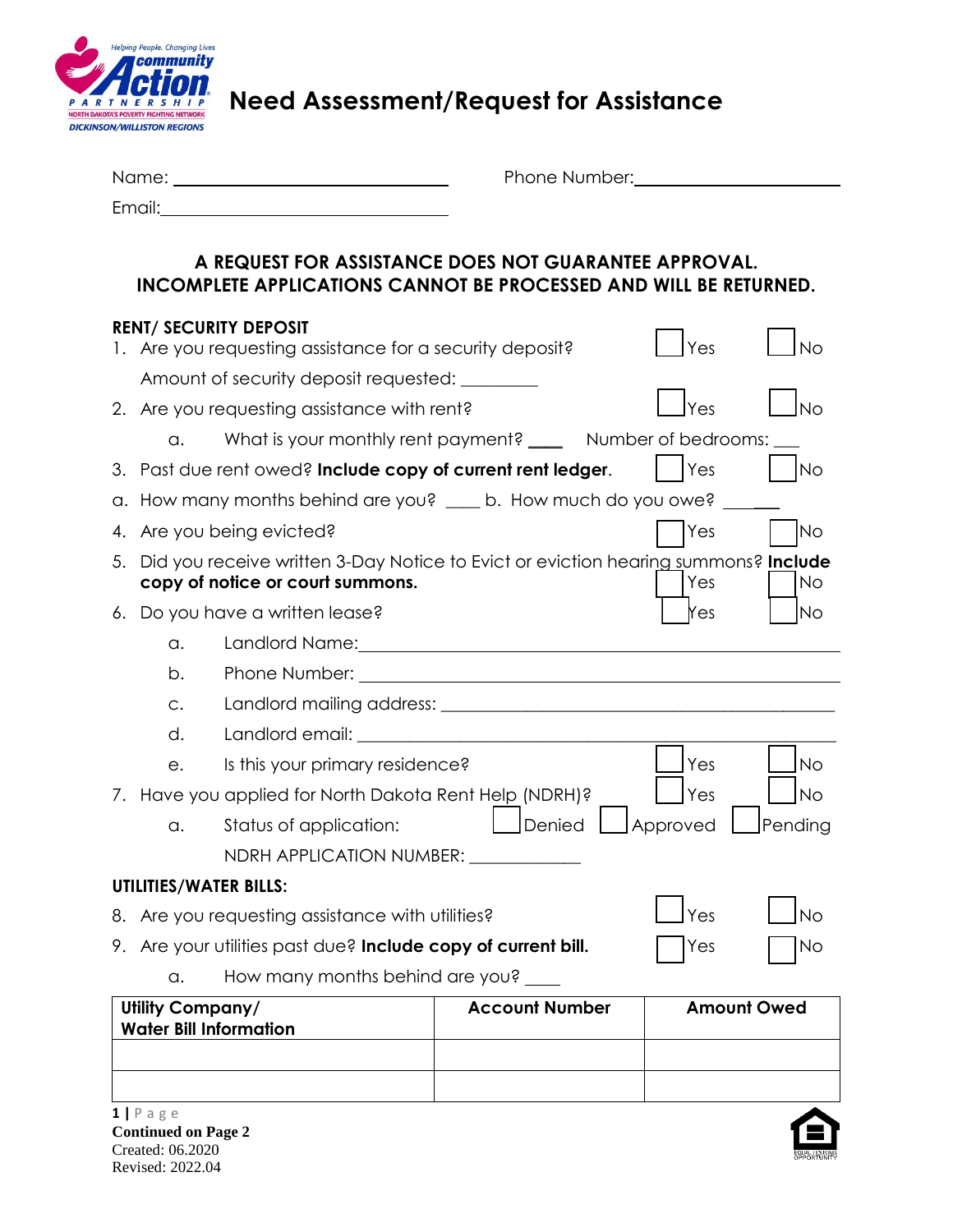

# **Need Assessment/Request for Assistance**

## **FINANCIAL HARDSHIP SINCE MARCH 2020:**

10. Have you experienced financial hardship since March 2020?

| Yes | Nο                                                        |  |
|-----|-----------------------------------------------------------|--|
| a.  | <b>Business Closed?</b><br><b>No</b><br>Yes               |  |
| b.  | S <sub>za</sub> ol dol<br>Yes<br>No                       |  |
| C.  | Furloughed or Reduced hours?<br><b>I</b> Yes<br><b>No</b> |  |
| d.  | Last Date Worked:                                         |  |
| е.  | Other?                                                    |  |

**HARDSHIP STATEMENT: Use this space to provide additional information you feel would help us to understand your situation.**

### **OTHER BENEFITS**

|    | 11. Have you applied for/been approved for any of the following?                                                                                                                                                                            |                  |
|----|---------------------------------------------------------------------------------------------------------------------------------------------------------------------------------------------------------------------------------------------|------------------|
| a. | Unemployment benefits                                                                                                                                                                                                                       | Yes<br>N∩        |
|    | Start Date: the state of the state of the state of the state of the state of the state of the state of the state of the state of the state of the state of the state of the state of the state of the state of the state of th<br>End Date: |                  |
|    | Amount per week:                                                                                                                                                                                                                            |                  |
| b. | LIHEAP (heating assistance)                                                                                                                                                                                                                 | Yes<br><b>No</b> |
| C. | SNAP (food stamps)                                                                                                                                                                                                                          | <b>No</b><br>Yes |
| d. | Medicaid/Medicaid Expansion                                                                                                                                                                                                                 | Yes<br>No        |
| е. | <b>WIC</b>                                                                                                                                                                                                                                  | Yes<br>No        |
|    |                                                                                                                                                                                                                                             |                  |

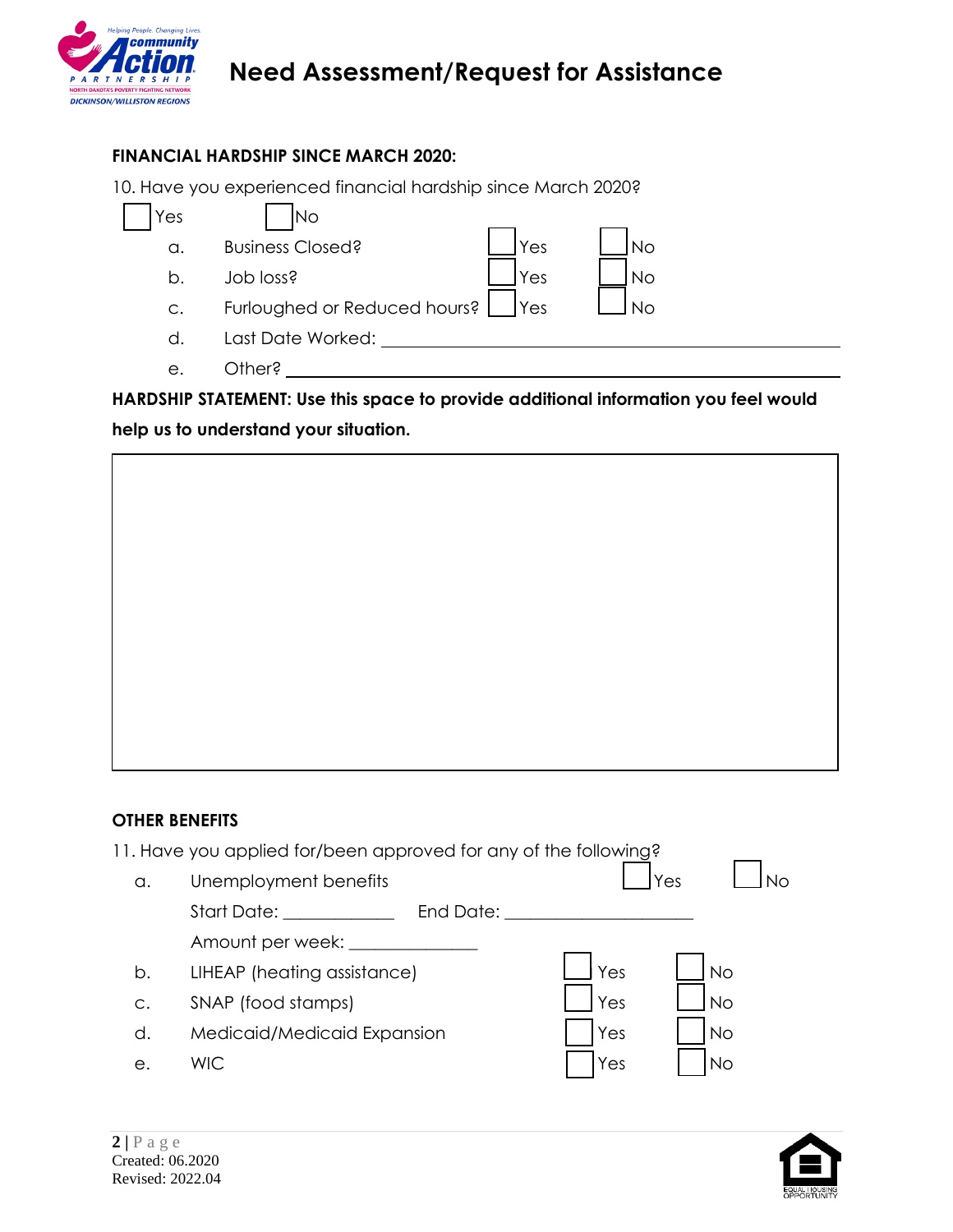

### **ELIGIBILITY CANNOT BE DETERMINED WITHOUT THE FOLLOWING INFORMATION:**

#### **HOUSEHOLD INCOME:**

Wage earners: **provide wage stubs** showing gross earnings for past month and the current month. If paid in cash, **provide copy of payment ledger from employer**

Social Security, SSI, Veteran benefits, pensions, other income: **provide recent award letter** or bank statement showing direct deposit

Unemployment: **provide statement of eligibility or payment history**

Child support: **provide print-out of payments received**.

Family support: **provide signed statement from family member**.

#### **Wages/Household income**:

| <b>Household member</b> | Employer | How often<br>paid | <b>LAST MONTH</b><br>income | THIS MONTH<br>income | <b>NEXT MONTH</b><br>income |
|-------------------------|----------|-------------------|-----------------------------|----------------------|-----------------------------|
|                         |          |                   |                             |                      |                             |
|                         |          |                   |                             |                      |                             |
|                         |          |                   |                             |                      |                             |

### **Total household income earned/received in 2021**: \_\_\_\_\_\_\_\_\_\_\_\_\_\_\_\_\_\_\_\_\_\_\_\_\_\_\_

**AMOUNTS SPENT THIS MONTH** for the following, including any additional information on a separate sheet that you think will help us review your application. If you currently do not have income, please also complete "**Zero Income section**.

| Food - Total cost                        | <b>Less SNAP benefit</b>      | Your cost                        |
|------------------------------------------|-------------------------------|----------------------------------|
| Rent/mortgage-Amount you pay             | Homeowner/Renter insurance    | <b>Electricity</b>               |
| Water                                    | Heat                          | Phone (Land/cell)                |
| <b>Other utilities</b>                   | <b>Prescriptions - paid</b>   | <b>Medical bills/ins premium</b> |
| <b>Gas or Other Transportation Costs</b> | Vehicle insurance (1 month)   | Vehicle payment (1 month)        |
| Day care                                 | <b>Clothes for Employment</b> | <b>Personal care costs</b>       |
| <b>Tobacco/Vape supplies</b>             | <b>Alcohol</b>                | <b>Pet Care/supplies</b>         |
| Other:                                   | Other:                        | Other:                           |
| <b>Total Monthly Expenses:</b>           | <b>Total Monthly Income</b>   | <b>Balance</b>                   |

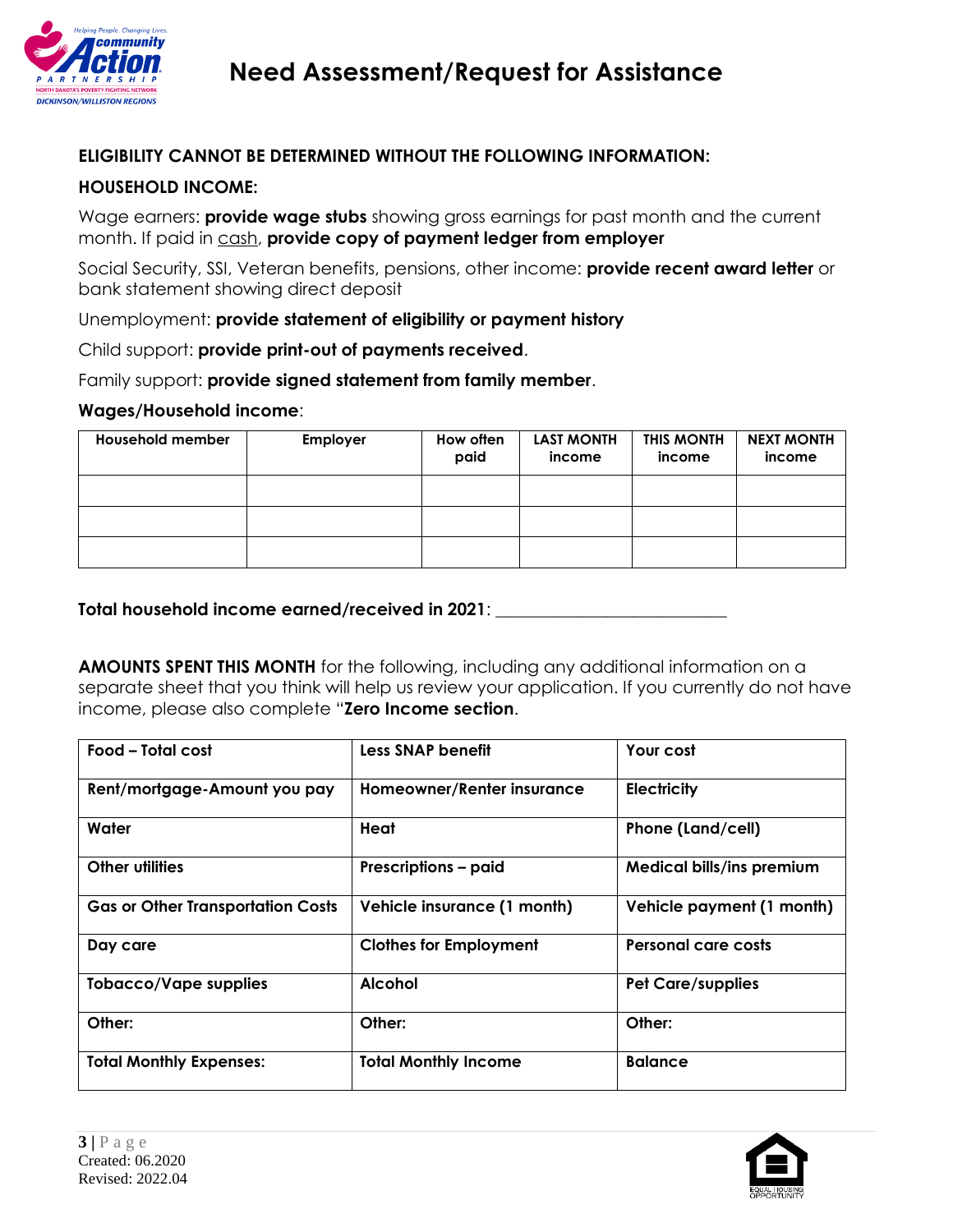

# **Need Assessment/Request for Assistance**

## **ZERO INCOME Information**

Your request for rent and/or utility assistance may depend on your ability to pay for these expenses after Community Action's assistance.

If you had zero (\$0) income for the past 30 days or are currently claiming zero income, please answer the following questions.

- 1. What was the total income for all members of your household for the past 60 days?
- 2. How do you pay your utility bills?
- 3. How do you pay for your housing?
- 4. How do you get food for your household?
- 5. Have you or any members of your household applied for any benefits/programs? (such as SSI, Social Security, TANF, SNAP, LIHEAP Heating Assistance, Unemployment, Housing Voucher, Public/General Assistance). Please list HH member and program applied/approved for:

**I certify that the information I have given above is correct and complete to the best of my knowledge. I understand that any assistance I receive that is based on false information must be repaid and could result in a fine, imprisonment, or both.** 

| Signature of Applicant | Date |
|------------------------|------|
| Staff Signature        | Date |
|                        |      |

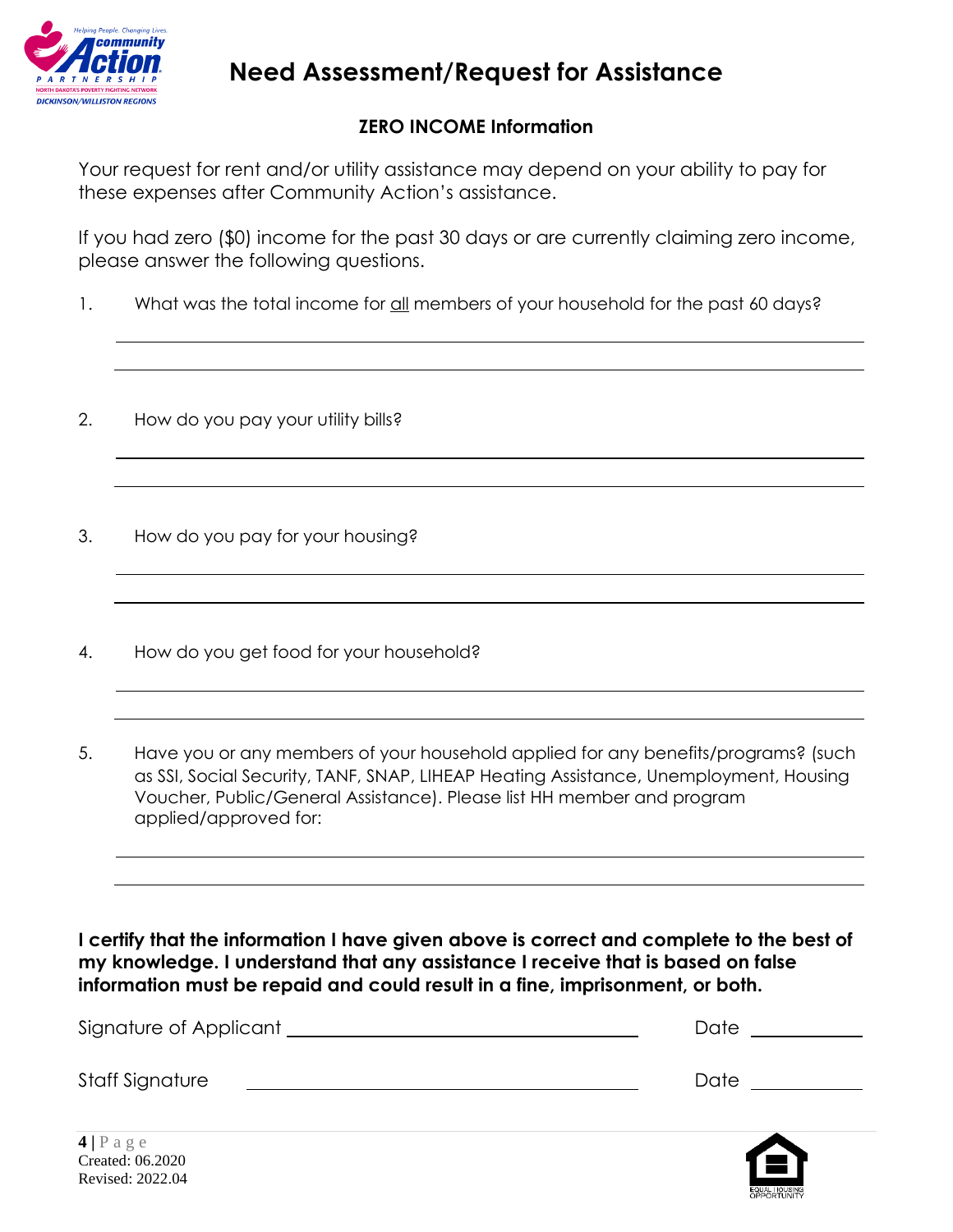

## **Please initial each line indicating that you have read and understand the following conditions:**

**\_\_\_** In consideration of agency's assistance with my situation, I agree to hold harmless Community Action Partnership and its agent and/or its employees from all claims or causes of actions arising or which may arise from mistakes, errors, or omissions regarding said assistance.

\_\_\_ I understand that Community Action Partnership may not be able to make payment in full and I may be required to make a copayment towards the outstanding debt.

If I am requesting housing assistance, the property may need to pass a safety/habitability inspection and all paperwork must be completed before final determination of approval of the security deposit assistance.

\_\_\_ If I sign the lease or move in prior to the inspection (if required) or final approval of financial assistance, the housing assistance request will be voided.

| Signature of Primary Applicant | Date |
|--------------------------------|------|
|--------------------------------|------|

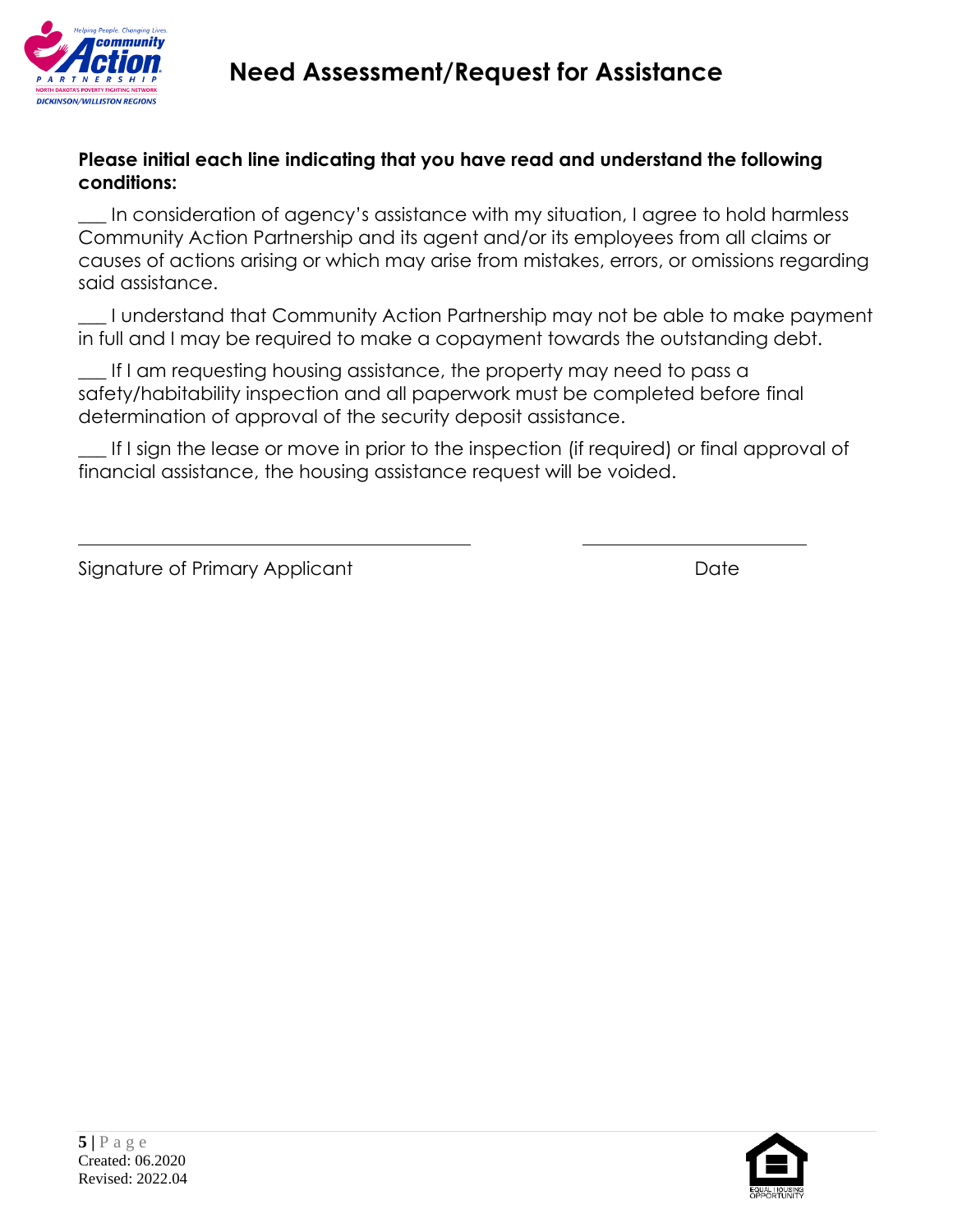#### **AUTHORIZATION FOR RELEASE OF INFORMATION – CLIENT SERVICES/PAYEE SERVICES COMMUNITY ACTION PARTNERSHIP REGIONS I & VIII**

120 Washington Ave, Williston, ND, 58801 P: (701) 572-8191 F: (701) 572-8192

202 E. Villard, Dickinson, ND 58601 P: (701) 227-0131 F: (701) 227-4750 Client Name: Social Security Number: Date of Birth: Street Address: City/State/Zip Code:

#### **CHOOSE ONE OPTION BELOW:**

By marking this box, I hereby authorize Community Action Partnership to release information to or obtain information from all those listed below.

#### **OR**

I hereby authorize Community Action Partnership to release information to or obtain information ONLY for the agencies/organizations that I have marked below.

| <b>CAP Client Data System</b>  | <b>Child Support Division</b>       | <b>Courts and Post Offices</b>     |
|--------------------------------|-------------------------------------|------------------------------------|
| Credit Providers/Bureaus       | Employers                           | Law Enforcement Agencies           |
| <b>Financial Institutions</b>  | <b>Health Insurance Providers</b>   | Human Service Center               |
| Landlords/PHAs                 | Legal Assistance                    | Lodging (hotels, motels, shelters) |
| <b>Medical Providers</b>       | Military & VA                       | Pharmacy                           |
| <b>Retirement Systems</b>      | Schools & Colleges                  | Social Security Administration     |
| <b>Social Service Agencies</b> | Unemployment/Job Service            | <b>Utility Companies</b>           |
| <b>Workforce Safety</b>        | Hospital/Clinic/Public Health Unit: |                                    |
| <b>Other/Family Member:</b>    |                                     |                                    |

The following information is to be released or requested: verification of income, employment verification, asset verification, bank statements, verification of benefits, rent payment amount, security deposit amount, rental lease. Other:

Intake Form: The following information will be requested: social security number, name, birth date, sex, disabled, marital status, sex/age of family/household members, race, ethnicity, veteran status, education, employment, income status, housing information, health coverage, services currently receiving, unmet needs.

This authorization is voluntary and remains in effect for twelve (12) months from the date it is signed, unless specifically revoked by written notice to the agency or person, as indicated below (Specific event terminating the Release of Information or date to terminate the agreement.):

*Client Consent: Any information release prior to the written revocation of this authorization shall not be a breach of confidentiality. A photocopy of this release is as effective as the original.* 

\_\_\_\_\_\_\_\_\_\_\_\_\_\_\_\_\_\_\_\_\_\_\_\_\_\_\_\_\_\_\_\_\_\_\_\_\_\_\_\_\_\_\_\_\_\_\_\_\_\_\_\_\_\_\_\_\_\_\_\_\_\_\_\_\_\_\_\_\_\_\_\_\_\_\_\_\_\_\_

\_\_\_\_\_\_\_\_\_\_\_\_\_\_\_\_\_\_\_\_\_\_\_\_\_\_\_\_\_\_\_\_\_\_\_\_\_\_\_\_\_\_\_\_\_\_\_\_\_\_\_\_\_\_\_\_\_\_\_\_\_\_\_\_\_\_\_\_\_\_\_\_\_

Signature of Client Date

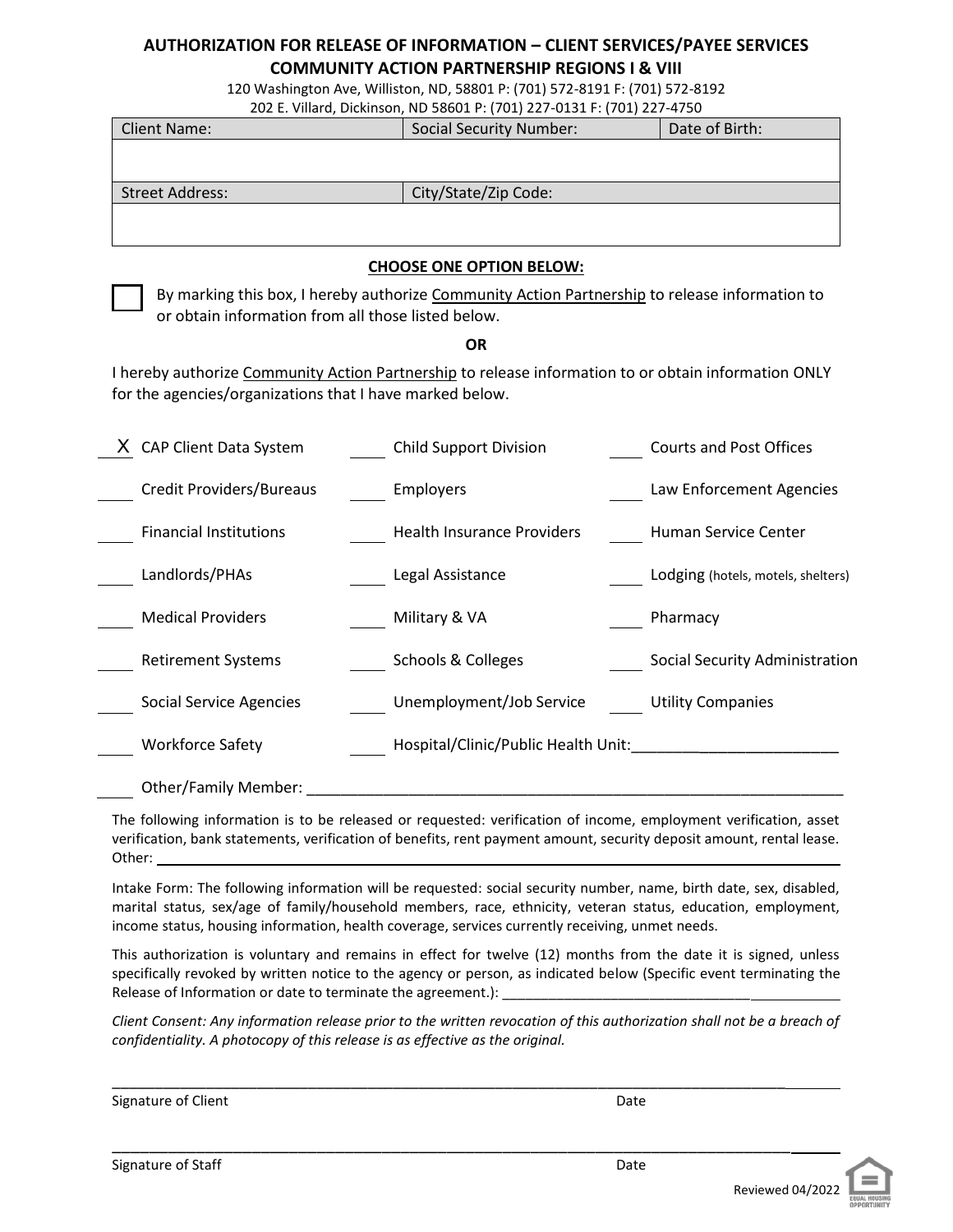#### DICKINSON OFFICE: 202 EAST VILLARD, DICKINSON, NORTH DAKOTA 58601 Phone (701) 227 - 0131 · Fax (701) 227 - 4750 WILLISTON OFFICE: 120 WASHINGTON AVENUE, WILLISTON, NORTH DAKOTA 58801

Phone (701) 572 - 8191 · Fax (701) 572 - 8192



|                                                                           | <b>Head of Household Information</b> |                                                     |                                |                                                           |                   |                          |                        |
|---------------------------------------------------------------------------|--------------------------------------|-----------------------------------------------------|--------------------------------|-----------------------------------------------------------|-------------------|--------------------------|------------------------|
| <b>First Name</b><br>Last Name<br>MI                                      |                                      |                                                     | <b>Birth Date</b>              | <b>Social Security Number</b>                             | Gender            | <b>Phone Number</b>      |                        |
|                                                                           |                                      |                                                     |                                |                                                           | $\square$ M<br>ПF |                          |                        |
| Education                                                                 | <b>Disabled</b>                      |                                                     |                                | Race                                                      |                   | Ethnicity                |                        |
| $0-8$ <sup>th</sup>                                                       | Yes                                  |                                                     |                                | American Indian / Alaska Native                           |                   | Hispanic                 |                        |
| 9 <sup>th</sup> -12 <sup>th</sup> non-grad                                | <b>No</b>                            |                                                     | $\overline{\phantom{a}}$ Asian |                                                           |                   | Non-Hispanic             |                        |
| <b>GED</b>                                                                |                                      |                                                     |                                | Black / African American                                  |                   |                          |                        |
| HS grad                                                                   |                                      |                                                     |                                | □ Native Hawaiian / Other Pacific Islander                |                   |                          |                        |
| 12 <sup>th</sup> grade + some Post-Secondary                              |                                      |                                                     | $\Box$ White                   |                                                           |                   |                          |                        |
| $\Box$ 2- or 4-years College Graduate<br>Graduate of other Post-Secondary |                                      |                                                     | Other:                         | Multi-race (two or more of the above)                     |                   |                          |                        |
| <b>Work Status</b>                                                        |                                      |                                                     |                                | <b>Health Coverage</b>                                    |                   | <b>Military Status</b>   |                        |
| Full Time□ Part Time □ Retired                                            | $\Box$ Medicaid                      |                                                     |                                | State Children                                            |                   | $\Box$ Active            |                        |
| Migrant Seasonal Farm Worker                                              | Medicare                             |                                                     |                                | State Adult                                               |                   | $\square$ No Affiliation |                        |
| $\Box$ Unemployed (6 months or less)                                      | $\Box$ Military Health Care          |                                                     |                                |                                                           |                   | $\Box$ Veteran           |                        |
| Unemployed (6 months +)                                                   | <b>Employment Based</b>              |                                                     |                                | $\Box$ None                                               |                   |                          |                        |
| Unemployed (Not in labor force)                                           | Direct Purchase                      |                                                     |                                |                                                           |                   |                          |                        |
|                                                                           |                                      |                                                     |                                | Housing Information                                       |                   |                          |                        |
| <b>Address</b>                                                            |                                      |                                                     |                                | City / State / Zip                                        |                   | County                   |                        |
|                                                                           |                                      |                                                     |                                |                                                           |                   |                          |                        |
| This is also my mailing address                                           |                                      |                                                     |                                |                                                           |                   |                          |                        |
| # in Household                                                            |                                      |                                                     | <b>Family Type</b>             |                                                           |                   | <b>Housing Status</b>    |                        |
| $\Box$ Single Person                                                      |                                      |                                                     |                                | Two Adults - No Children                                  |                   | Own                      | $\Box$ Homeless        |
| Single Parent Female<br>Single Parent Male                                |                                      | Multigenerational Household<br>Two Parent Household |                                | Rent<br>Other Permanent housing                           | $\Box$ Other      |                          |                        |
| Non-related Adults with Children                                          |                                      |                                                     |                                |                                                           |                   |                          |                        |
|                                                                           |                                      |                                                     |                                |                                                           |                   |                          |                        |
| <b>Contact Preference</b>                                                 | $\Box$ Phone $\Box$ Mail             |                                                     | $\Box$ Email: $\Box$           | Income Information                                        |                   |                          |                        |
|                                                                           |                                      |                                                     |                                |                                                           |                   |                          |                        |
| What income do you receive?                                               | How much?                            |                                                     | How often?                     | What benefits do you receive?                             |                   |                          | How much?   How often? |
| \$<br>Employment                                                          |                                      |                                                     |                                | SNAP                                                      |                   | \$                       |                        |
| $\frac{1}{2}$<br>$\Box$ Social Security $\Box$ SSI $\Box$ SSDI<br>Ś       |                                      |                                                     |                                | <b>WIC</b>                                                |                   | \$                       |                        |
| VA <sub>I</sub> Service-Connected<br>Non-Service Connected                |                                      |                                                     |                                | <b>LIHEAP</b>                                             |                   | \$                       |                        |
| \$<br>Child Support                                                       |                                      |                                                     |                                | □Housing Choice Voucher (Section 8)<br>Public Housing     |                   | \$<br>\$                 |                        |
| \$<br>Alimony / Spousal Support                                           |                                      |                                                     |                                | Permanent Supportive Housing                              |                   | \$                       |                        |
| \$<br><b>TANF</b>                                                         |                                      |                                                     |                                | <b>THUD-VASH</b>                                          |                   | \$                       |                        |
| \$<br>Private Disability Insurance                                        |                                      |                                                     |                                | Childcare Voucher                                         |                   | \$                       |                        |
|                                                                           |                                      |                                                     |                                | Affordable Care Act Subsidy                               |                   | \$                       |                        |
| Pension / Retirement                                                      |                                      |                                                     |                                |                                                           |                   |                          |                        |
| \$<br>\$<br>Worker's Compensation                                         |                                      |                                                     |                                |                                                           |                   | Ś                        |                        |
| \$<br>Unemployment                                                        |                                      |                                                     |                                | $\Box$ I have no income at this time (initial here): $\_$ |                   |                          |                        |